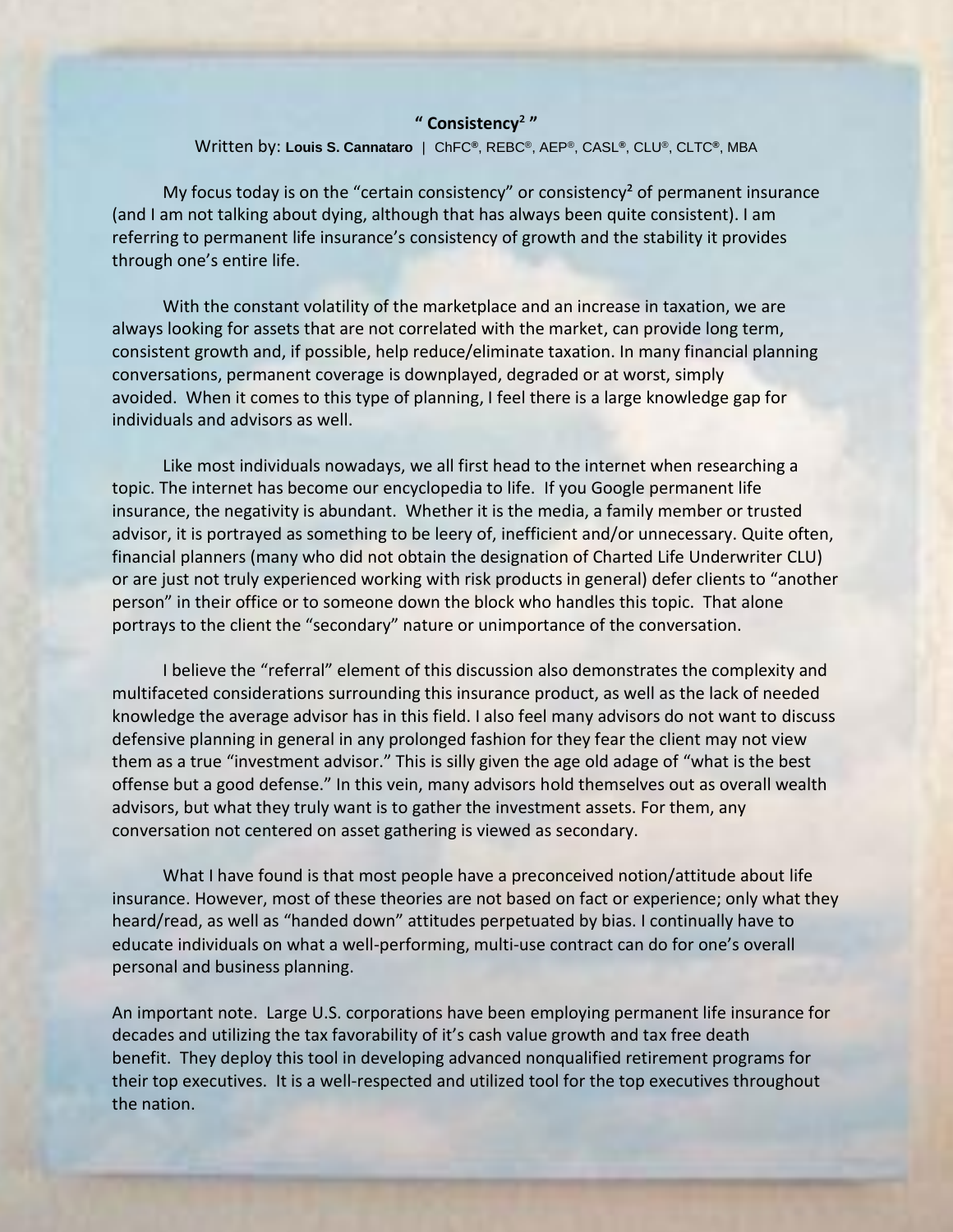Accountants and attorneys have similar inherited biases like any other individual. It is funny, for they will quite often balk in providing any investment opinions, instead telling a client that they should "discuss with their advisor". However, when it comes to life insurance, they usually are willing to offer their views.

 As I look back on literally thousands of conversations I have had over the last 25 years with clients, I identified a common goal. This goal is to provide a moment in time where my client captures a sense of security and control for themselves, and more importantly, for the one's they love. In essence, that is what "planning" is truly all about. "The key is returning to the planning task at all of life's pivotal moments to be sure the plan is on track and remains secure over the long haul." How do we harness all of the energy spent on one's career and capitalize on the sacrifice of time spent away from family to finally deliver that feeling/reality of financial independence and security?

 If I was meeting someone for the first time and discussed that a new product was developed that Congress approved with generous tax favorability, and it is called Beta Stabilization tool (better known as BS), you know individuals would be open minded to understanding and evaluating the tool. They would want to see historical evidence that truly demonstrated success. They would also want to confirm that Congress truly does provide the tax favorability as well. If they could also talk to people who actually have successfully used this tool over the years, that would also go a long way for them to actually consider making it part of their financial plan. Once satisfied, they may implement and begin to tell their colleagues and family how they found a tool that is not volatile like the market, provides good growth, and is tax efficient…..then … I would go to jail…. for it is simply permanent insurance.

When analyzing the characteristics of permanent insurance, what other tool can have cash grow tax-deferred (with a guaranteed minimum), have tax-free access at any point via the loan mechanism (unless it is a Modified Endowment Contract which can easily be avoided), and when you pass away, deliver a tax free lump sum larger than the cash value to your family? Take a step back and think about that. All of this in a product not directly tied to the market nor experiencing the market's volatility.

Over the years I have heard it all:

- "Lou, buy term for me and invest the difference in the investment account you created for me" (**HERE** … possible, but taking on more risk).
- "I will [not need in](http://cpaf.nm.com/files/78922/Buy_Term_Invest_Difference.pdf)surance later in life."
- "It has low returns, and high costs."
- "Lou, I do not have the cash flow to support it."
- "We will need to start it later. I am buying/upgrading/repairing the house, having a child or buying a car (or the many other things we want to do in life)."

 The list goes on, but all are either predisposed heuristics and/or excuses for not committing to long term planning. Keep in mind, any client concern, question, or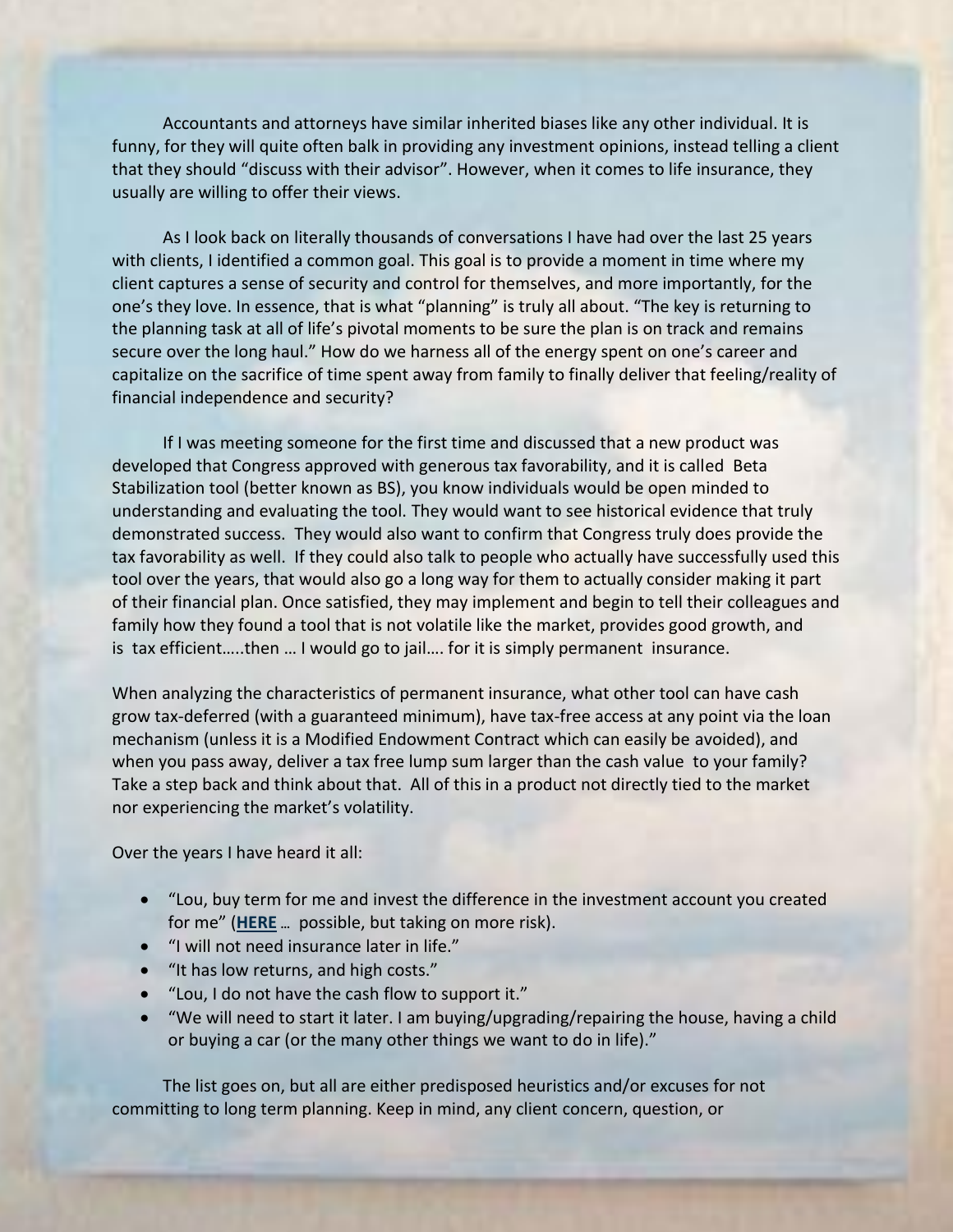misunderstanding is extremely important to address. However, once someone puts aside the "herd mentality" (this applies to investments as well) and takes the time to understand how this type of insurance works, the tax favorability, and how each carrier offering permanent insurance has a unique performance history (**[HERE](http://cpaf.nm.com/files/78922/Best-Value-2013.pdf)**), this may be an appropriate tool to add to your financial tool box.

 My bigger question becomes, why does the permanent insurance conversation usually start by having to unwind misconceptions and deep rooted opinions? If you looked back at the historical, consistent performance of a well-constructed permanent contract compared to other options, those looking for control and stability will discover a very helpful, life-long tool. I have to tell you, clients that have been with me 20 years or longer, not one of them has ever said to me during a review, "Man, I wish we never did that permanent coverage." You want to know how that conversation usually goes? "Why didn't we do more back then?" This is why over the years, I have encouraged my clients to establish permanent coverage early on, in significant amounts, and also to start it for their children, giving them a leg up in their future planning.

 An important note here: you also have to realize, most people in this country should just own temporary (term) insurance. Average income is approximately \$50k (US Census Study 2012). Many will find it difficult to max out their retirement plan, put food on the table and pay the rest of their bills. Those in that situation may be better served renting their coverage (term) versus owning it (permanent). Even those more fortunate, who just want to get their "butts" covered at the lowest possible short term cost should use term. There is nothing wrong with term or temporary coverage. It is a great tool depending on your short and long term goals.

 If you are planning for the long haul, can afford to own versus rent, looking for ways to achieve tax deferred cash value growth, possibly leverage against estate taxes while providing inheritance for the family, then permanent coverage may be a tool you should consider.

 Reflecting back on my life and my clients' lives, would I still recommend establishing permanent life insurance as part of one's overall finical planning? The answer is hands down emphatically yes. It is one of the most multi-faceted, tax-efficient, consistently performing tools that you can put in your proverbial "financial toolbox". For you nay-sayers, weary of vested interests (this includes this Bronx boy who goes under the assumption "people suck" and if they behave differently I am pleasantly surprised) who say "Lou, when insurance is written, do you not get paid?" I do! I also get paid when money is invested. I also get paid helping you plan now and for the future. I get paid to help you avoid making mistakes, to avoid making bad long-term decisions in your life, and assist in making the good ones. I get paid for creating/monitoring your portfolio and making sure you stay on track with all your long-term goals. I get paid for helping you ignore all of the BS when it comes to investments and the "newest" investment strategy or product Wall Street has to offer. If you are working with me or any other advisor and are not sure if we are doing "our" planning versus "yours," then you are working with the wrong person.